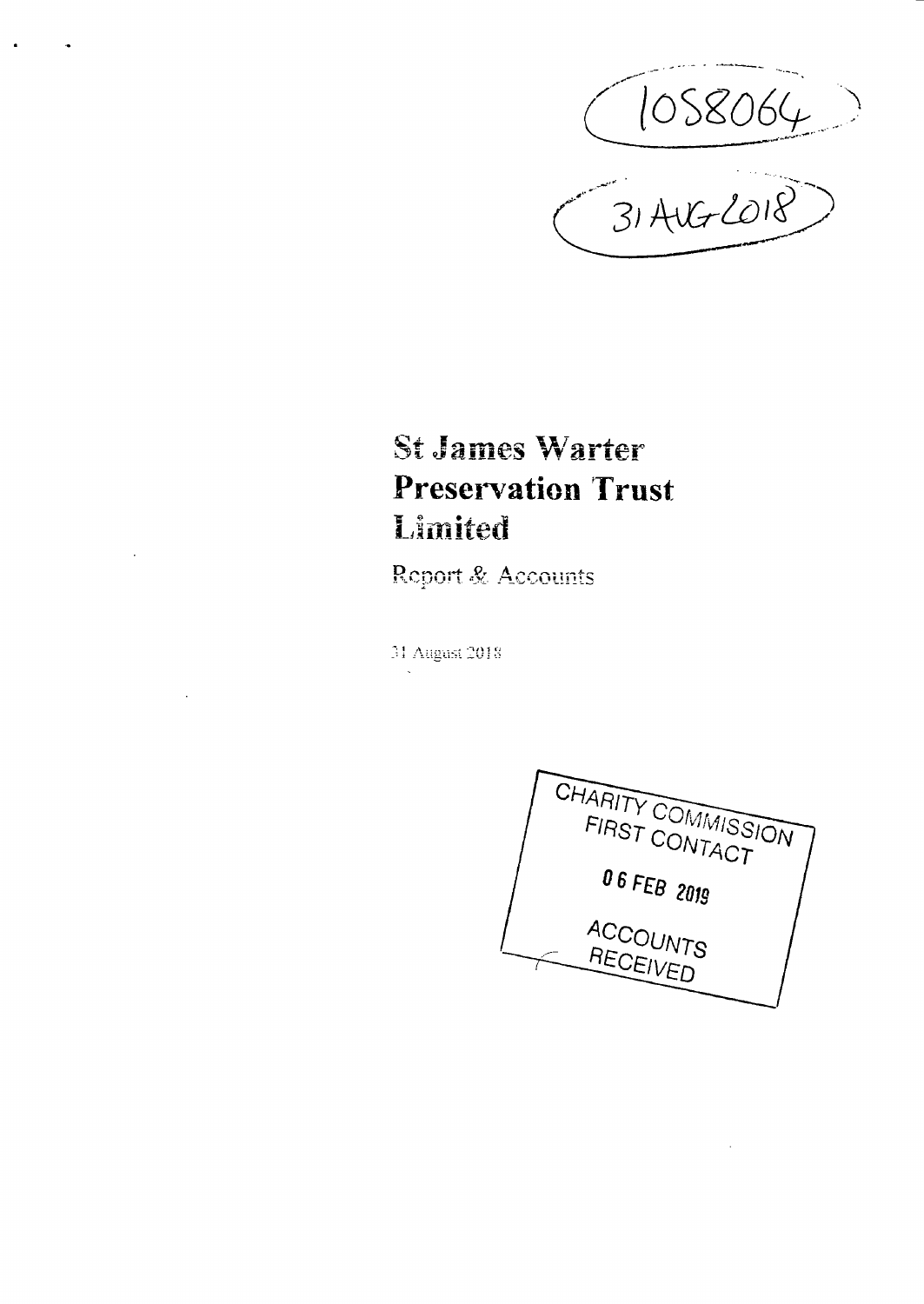### REPORT OF THE TRUSTEES . for the year ended 31 August 2018

The Trustees are pleased to present their report together with the financial statements of the Charity for the year ending 31 August 2018.

 $1.1.1.1$ 

#### REFERENCE AND ADMINISTRATIVE DETAILS Charity Number 1058064 Company Number 3239759

### **DIRECTORS AND TRUSTEES**

Rose Horspool - Chairman Robia Horspool Richard Frostick Heather Stanford Joan Straker

#### **SECRETARY**

 $\sim$ 

Robin Horspool

### **DANKERS**

Barefays Bank plc. Pocklington Branch York Area Group of Branches

#### **REGISTERED OFFICE**

St James Warter Preservation Trust The Old Chapel North Dalton YO25 9XA

#### ENQUIRIES ABOUT THE TRUST SHOULD BE ADDRESSED TO

Rose Horspool The Old Chapel North Dalton YO25 9XA

a la caractería

 $\mathcal{L}_{\mathcal{A}}$  ,  $\mathcal{L}_{\mathcal{A}}$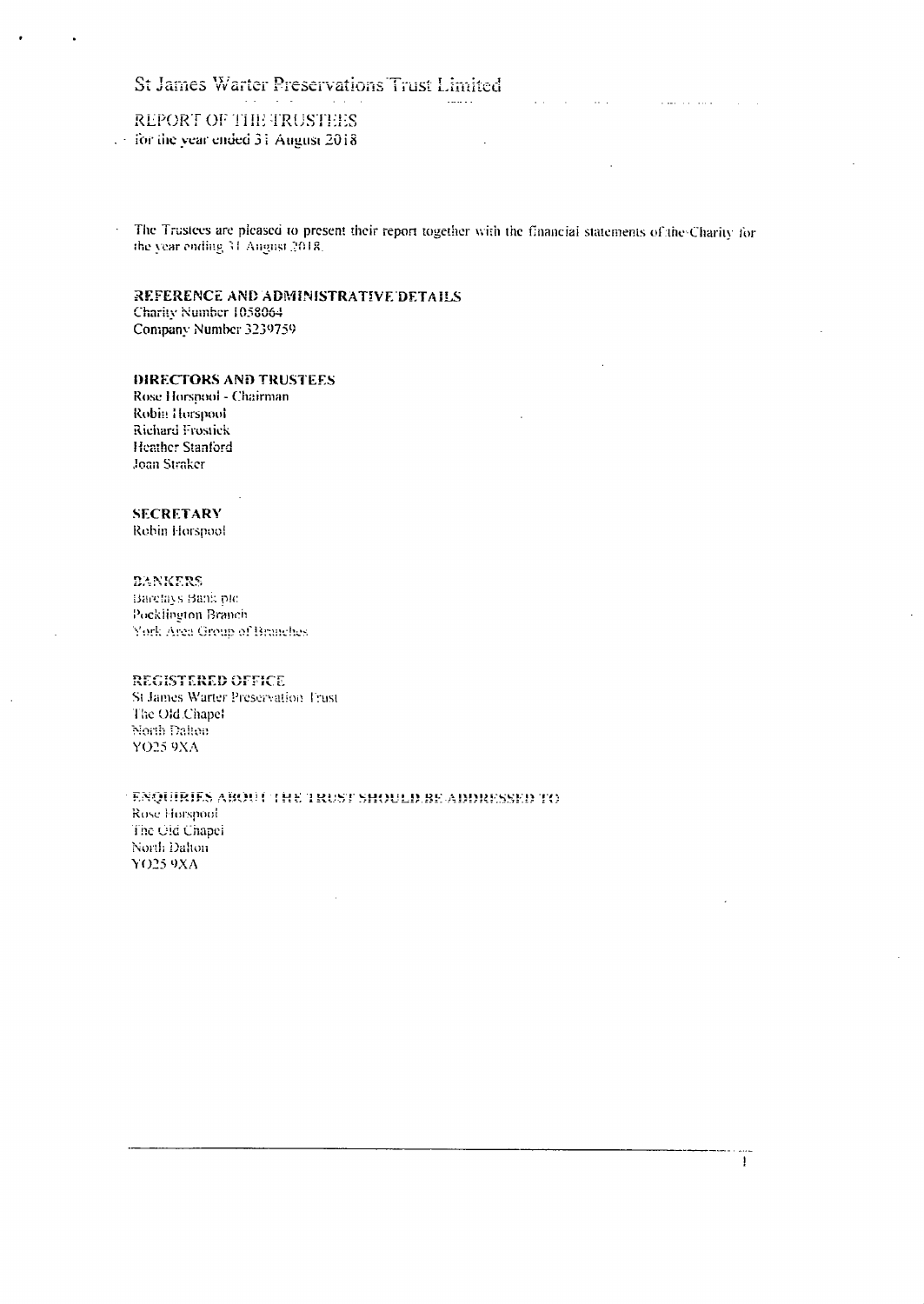# REPORT OF THE DIRECTORS AND TRUSTEES for the year ended 31 August 2018

### **OBJECTIVES. ACTIVITIES AND ACHIEVEMENTS**

St James Warter Preservation Trust was established to preserve, for the benefit of the people of the iocality, the historical, architectural, constructional and cultural heritage of the Yorkshire Wolds. At the beginning of 1999 the trust acquired the redundant church of St James's Warter and the greater part of the surrounding churchyard. It is the Trust's aim to conserve the structure and to involve the local community in its use for appropriate secular events. The trust-has no plans to acquire any further properties.

The building restoration project funded by the Heritage Lottery Fund and .LEADER- [European Rural Development Funding], ended in autumn 2008. The former church-can now be considered as a centre for heritage information for the Wolds. -In November 2010 an additional grant was awarded to the Trust, by Leader- under the Rural Development Hrogram ior England lo enable the restoration and display of St James's mausoleum stained glass and to enable additional community-activities. This restoration is now complete and the glass is now available to view.

The trust's current activities are funded only by public donations and from building hire fees where these can be obtained. The trust has no employees, the trustees act as the officers and volunteer managers of the centre. They receive no remuneration from the Company. The future of the centre will be dependent on its ability to raise pubiic donations and hire fees to cover ihe heritage centres basic annual running costs.

During the year. Ihe building has.been used for-a great range ol"activities including concerts, lectures and .exhibitions providing income to meet the running costs. The village school has continued io use the building for end of term gatherings and other events. Various organisations have held meetings at the church and a series of educational activities were organised for secondary and primary school pupils from Hull and the East Riding. In addition the Church has been open for a number of weekends over the

#### *.sunniier wnn volunteers providing rcircsniHcnis anr- ••!iortiir:?iOi! doou\*. iiie Wokis visilors.*

#### **Governing Document**

The St James Warter Preservation Trust Limited is a company limited by guarantee governed by its Memorandum and Articles of Association dated 19 August 1996. He is registered as a charity with the Charity Commission. Anyone can become a member of the Company and there are currently 5 members  $\frac{1}{\sqrt{2}}$  Memorandum ami Articles of Association dated 19 August 20 August 20 August 20 August 20 August 20 August 20 August 20 August 20 August 20 August 20 August 20 August 20 August 20 August 20 August 20 August 20 C harity Commission. Anyone agree to Commonder of the membership can the Chang's winding up.

#### Appointment of trustees

As set out in the Articles of Association the chair of the Trustees is nominated by the Trustees New  $\Gamma$ -insides are amplituded-independent of the chair of Association the Third of the original  $\Gamma$  are  $\alpha$ . : rusiccs are appointed unoer tiie terms oi liie frusi ueeo ana.oy uie invitation oi the e.\isiiug iVusiees.

#### *Trustee induction ami training*

New Trustees are briefed on their legal obligations under charily and conipany law. the content ol'the Memorandum and Articles of Association, the activities of the Trustees and their decision making processes, the business plan and receni financial performance of the eharilv.

#### *Orgiiilisuiinil*

The Board of the Trustees, which can have up to 15 members, administers the charily. The full board meels at least three limes each year. During the year, sub-committees meet from time to time-to supervise and approve the management-of the charitable activities.

#### *Risk management*

The Trustees have considered and identified'ihc major risks ;o which the Trust is exposed. The risks have been prioritised, in terms of potential-impact and the likelihood of occurrence, and means have been identified for mitigating the risks.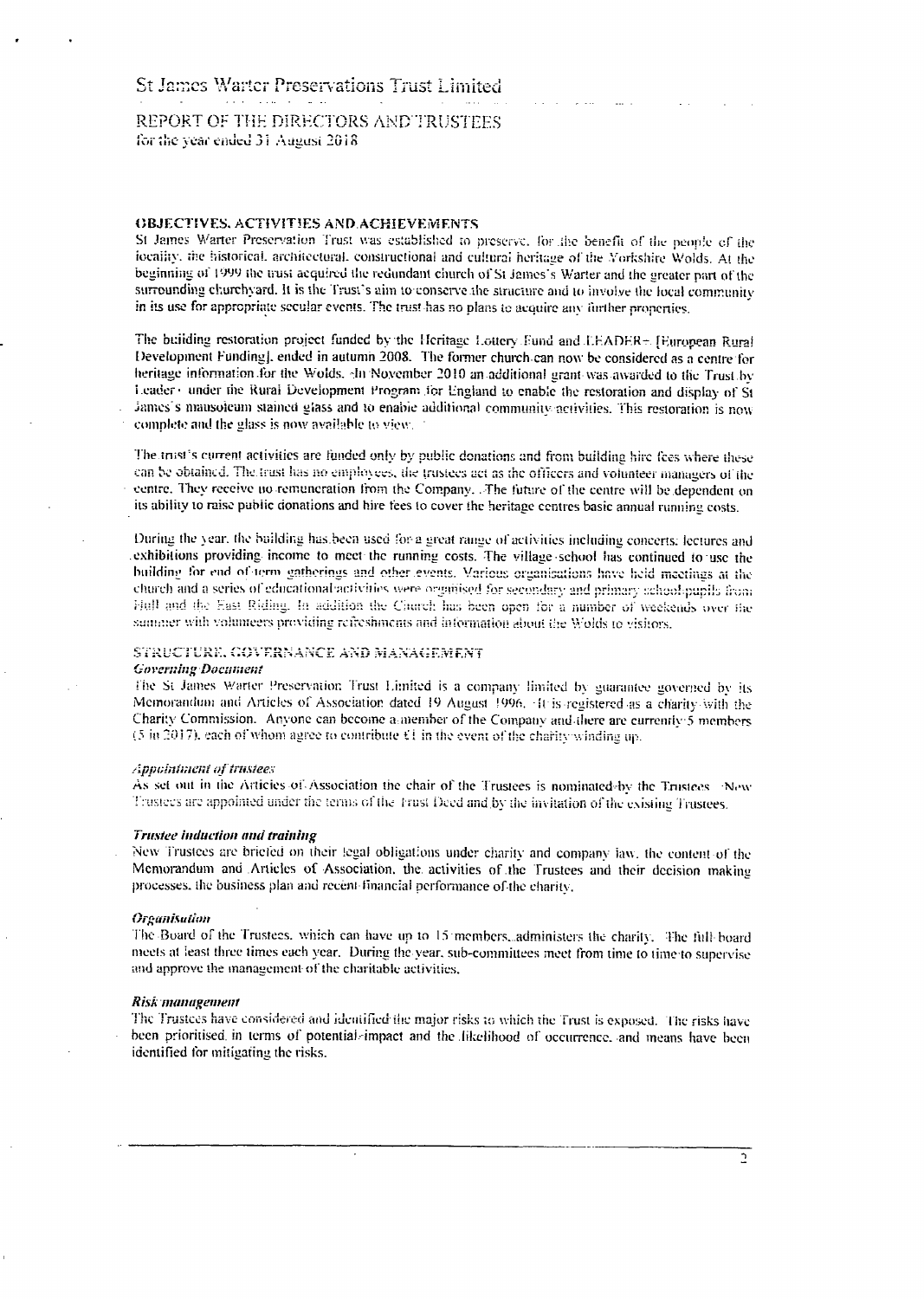**REPORT OF THE DIRECTORS AND TRUSTEES for the year ended 31 August 2018** 

#### **FINANCIAL REVIEW**

**During the year the Charity received donations of £2,380 (2017-£715) and generated £650 (2017-£670) from its community activities. Grant income of £nil was received in the year (2017 -£ni1). In the year £24,266 (2017-£23,882) was expended on charitable activities relating to the operation of the building and community related activities, including non-cash depreciation of the building of £ 22,654 (2017-£22,634).** 

At 31 August 2018 the Restricted Fund amounted to £301,319 (2017 - £322,555) and the unrestricted fund **to nil (2017 - £nil). Net cash resources have increased to £ 8,108 (2017 - £6,690).** 

#### *Investment powers and policy*

**Under the Memorandum and Articles of Association, the Charity has the power to invest in any way the Trustees wish. The Trustees have regard to the liquidity requirements of the St James's Waiter and to the reserves policy. At the year end all funds were held in cash.** 

#### *Reserves poiiey*

**The Trustees have established the level of reserves (that is those funds that are freely available) that the Charity ought to have. Reserves are needed to meet the cost of unexpected emergency repairs to St James's Waiter. The Trustees consider that the level of cash reserves as at 31 August 2018 of £8,108 (2017 - £6,690) to be adequate for this purpose. The Trustees fundraising strategy is to raise sums to maintain the reserves at a similar level.** 

#### **PLANS FOR FUTURE PERIODS**

Following the completion of the restoration of St James's Warter, the Trust continues making use of the **building to run a programme of community meetings, to stage arts based events, and to promote the heritage of the Yorkshire Wolds.** 

#### **MEMBERS**

**The members of the company are the serving Trustees and Directors.** 

#### **TRUSTEES' RESPONSIBILITIES IN RELATION TO THE FINANCIAL STATEMENTS**

**Company law requires the Trustees to prepare financial statements that give a true and fair view of the state of affairs of the Charity at the end of the financia] year and of its surplus or deficit for the financial year, ln doing so the Trustees are required to:** 

- **Select suitable account policies and then apply them consistently;**
- **° Make sound judgements and estimates that are reasonable and prudent; and**
- **\* Prepare the financial statements on the going concern basis unless it is inappropriate to presume mat the Charity will continue in business.**

**The Trustees are responsible for maintaining proper accounting records which disclose with reasonable accuracy at any time the fmancial position of the Charity and enables mem to ensure that the financial statements comply with the Companies Act 1985. The Trustees are also responsible for safeguarding the assets of the Charity and hence for taking reasonable steps for the prevention and detection of fraud and other irregularities.** 

Enettaspor

**By order of the Trustees Rose Horspool (Chairman) Date 27 January 2019**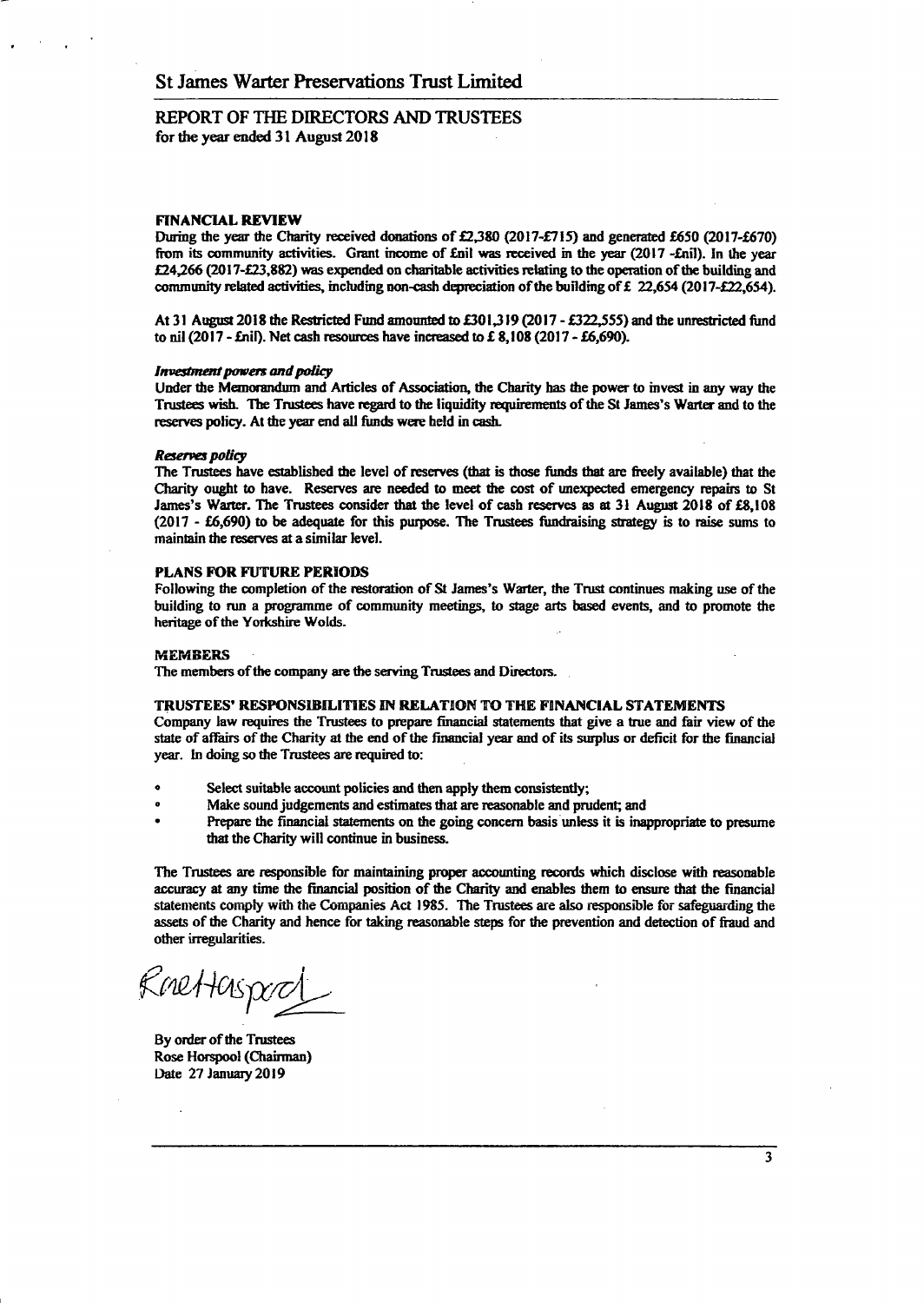$\hat{\boldsymbol{\beta}}$ 

# STATEMENT OF FINANCAL ACTIVITIES (INCLUDING INCOME AND EXPENDITURE ACCOUNT) for the year ended 31 August 2018

|                                                                                    |              | 2018 -                                       | 2017                           |
|------------------------------------------------------------------------------------|--------------|----------------------------------------------|--------------------------------|
|                                                                                    |              | Land Corporation                             | Restricted Restricted<br>$+mm$ |
|                                                                                    | <b>Voies</b> | £.                                           | Ť                              |
| INCOME AND EXPENDITURE                                                             |              |                                              |                                |
| <b>INCOMING RESOURCES FROM GENERATED FUNDS</b>                                     |              |                                              |                                |
| Voluntary income:                                                                  |              |                                              |                                |
| Grant income                                                                       |              |                                              |                                |
| Donations                                                                          |              | $2.380 -$                                    | 715                            |
| <b>INCOMBNG RESOURCES FROM CHARITABLE</b><br><b>ACTIVITIES</b>                     |              |                                              |                                |
| Operating income - Community activities                                            |              |                                              | $-650$ 670                     |
| <b>TOTAL INCOMING RESOURCES</b>                                                    |              |                                              | 3.030 i.385                    |
| <b>RESOURCES EXPENDED</b>                                                          |              |                                              |                                |
| Charitable activities - operation of building and community<br>activities.         | $\mathbf{A}$ | 24.251 23.867                                |                                |
| Governance costs                                                                   | ÷            | $\frac{15}{2}$ $\frac{15}{2}$ $\frac{15}{2}$ |                                |
| <b>TOTAL RESOURCES EXPENDED</b>                                                    |              | 24.266 23.882                                |                                |
| NET (OUTGOING)/INCOMING RESOURCES FOR THE<br><b>VEAR AND NET MOVEMENT IN FUNDS</b> |              |                                              | (21.236) (22.497)              |
| <b>RECONCILIATION OF FUNDS</b>                                                     |              |                                              |                                |
| Total finds brought forward                                                        | $8 -$        | $322.555$ $345.052$                          |                                |
| <b>TOTAL FUNDS CARRIED FORWARD</b>                                                 | 搭            | 301.319 322.555                              |                                |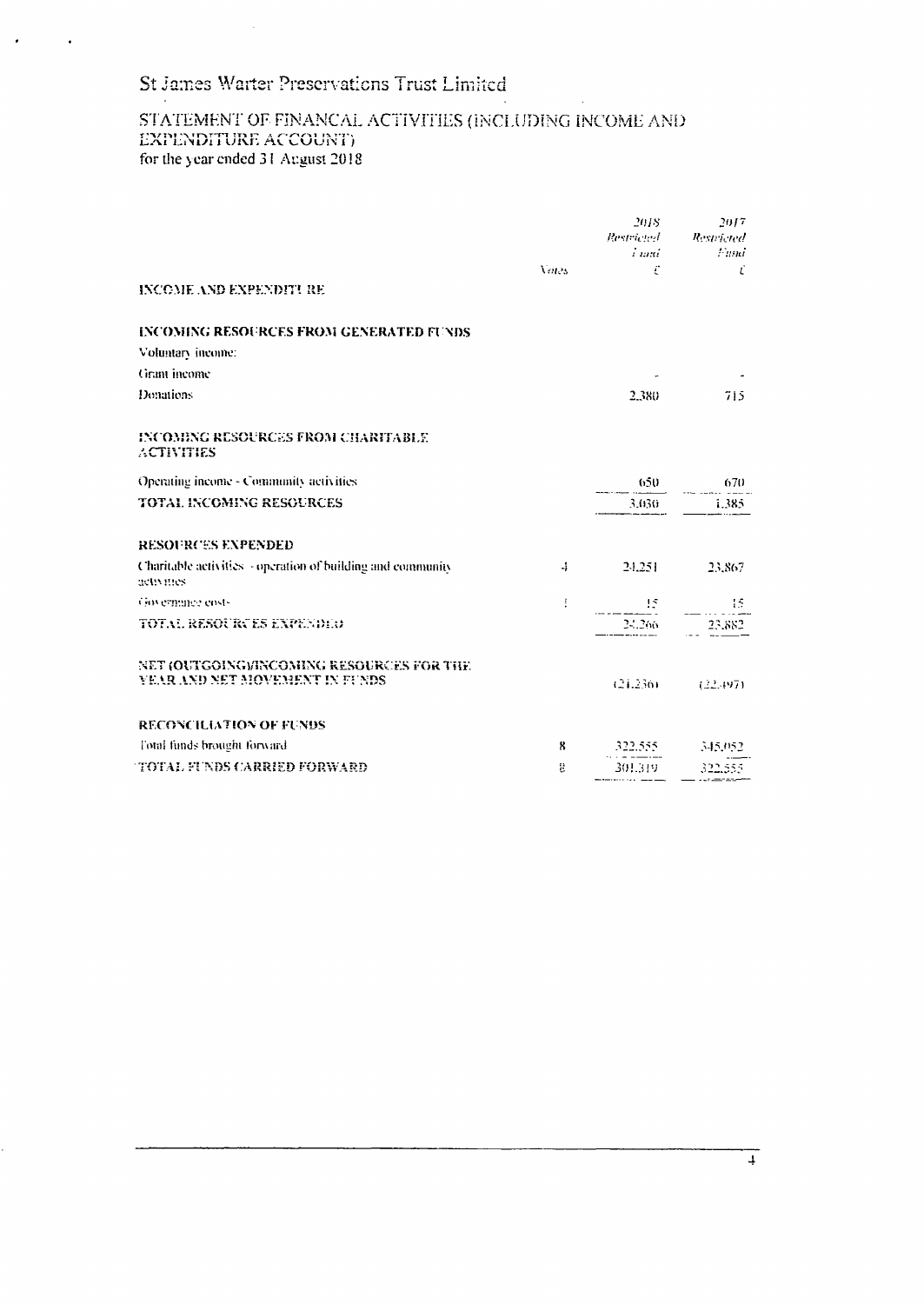# **BALANCE SHEET**

**at 31 August 2018** 

|                                                |              | 2018<br><b>Restricted</b><br>Fund | 2017<br><b>Restricted</b><br>Fund |
|------------------------------------------------|--------------|-----------------------------------|-----------------------------------|
|                                                | <b>Notes</b> | £                                 | £                                 |
| <b>FIXED ASSETS</b>                            |              |                                   |                                   |
| Tangible fixed assets                          | 2            | 293,211                           | 315,865                           |
| <b>CURRENT ASSETS</b>                          |              |                                   |                                   |
| Debtors - insurance prepayments                |              |                                   |                                   |
| Cash at bank                                   |              | 8,108                             | 6,690                             |
|                                                |              | 8,108                             | 6,690                             |
| <b>CREDITORS (AMOUNTS DUE WITHIN ONE YEAR)</b> |              |                                   |                                   |
| Accruals                                       | 7            |                                   |                                   |
| <b>NET CURRENT ASSETS</b>                      |              | 8,108                             | 6,690                             |
| TOTAL ASSETS LESS LIABILITIES                  |              | 301,319                           | 322,555                           |
| <b>UNRESTRICTED FUND</b>                       | 8            |                                   |                                   |
| <b>RESTRICTED FUND</b>                         | 8            | 301,319                           | 322,555                           |
| <b>TOTAL CHARITY FUNDS</b>                     | 8            | 301,319                           | 322,555                           |

#### **STATEMENTS**

- **a) For the year ending 31 August 2018 the company was entitled to exemption under section 480 of the Companies Act 2006.**
- **b) The members have not required the company to obtain an audit in accordance with section 476 of the Companies Act 2006.**
- **c) The directors acknowledge their responsibilities for.** 
	- **i. ensuring that the company keeps proper accounting records which comply with section 386; and**
	- **ii. preparing financial statements which give a true and fair view of the state of affairs of the company as at the end of the financial year and of its profit or loss for the financial year, in accordance with the requirements of section 993, and which otherwise comply with the requirements of the Companies Act relating to financial statements, so far as applicable to the company.**
- **d) These financial statements have been prepared in accordance with the provisions applicable to the small companies regime.**

**Approved by the Board of Directors** 

**Rose Horspool** 

**Chairman** 

**27 January 2019**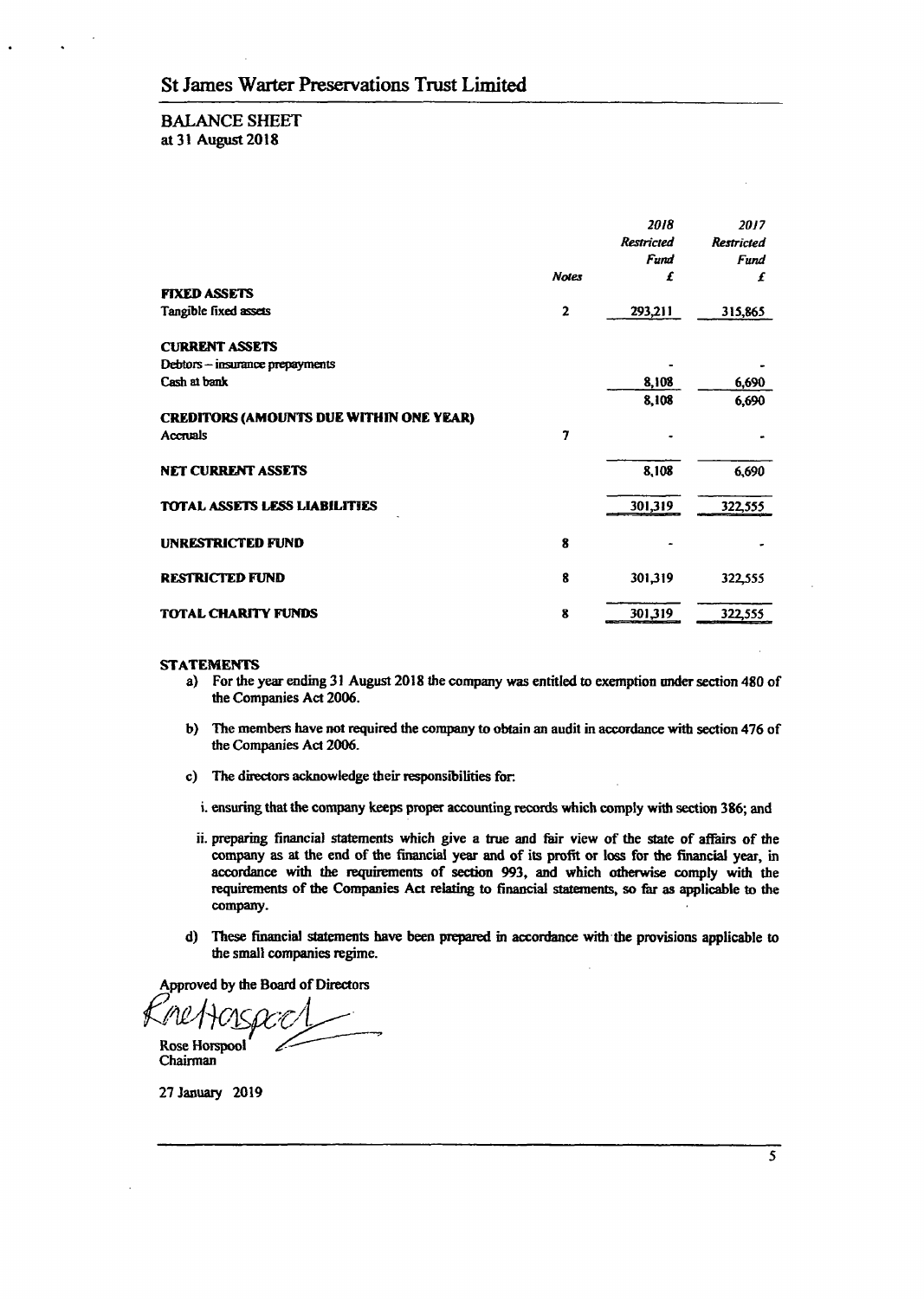| STATEMENT OF CASH FLOWS |  |
|-------------------------|--|
| tat 31 August 2018.     |  |

|                                                    | Voies  | 2018<br>Ľ | - 2017     |
|----------------------------------------------------|--------|-----------|------------|
| NET INCOMING(OUTGOING) CASH RESOURCES              | 3(a)   | 1.418     | 148.       |
| <b>CAPITAL EXPENDITURE</b>                         |        |           |            |
| Payments to acquire tangible fixed assets          |        |           |            |
| <b>MANAGEMENT OF LIQUID RESOURCES</b>              |        |           |            |
| Disposal of investments held as liquid resources   |        |           |            |
| <b>FINANCING</b>                                   |        |           |            |
| Repayment of long term ioans                       |        |           |            |
| - INCREASE/(DECREASE) 'IN CASH IN THE YEAR         |        | 1.418     | 14N        |
| MOVEMENT IN NET FUNDS                              |        |           |            |
| Increase (Decrease) in cash in the year            |        | 4.418     | $-448 -$   |
| <b>CHANGE IN NET FUNDS ARISING FROM CASH FLOWS</b> |        | 1.418     | $\sim$ 148 |
| NETTELNING ATT CEPTEMBED                           |        | 6.699     | 6.542      |
| NET FUNDS AT 31 AUGUST                             | 31 t.) | 3,108     | (5,590)    |

 $\mathfrak{c}$ 

 $\overline{6}$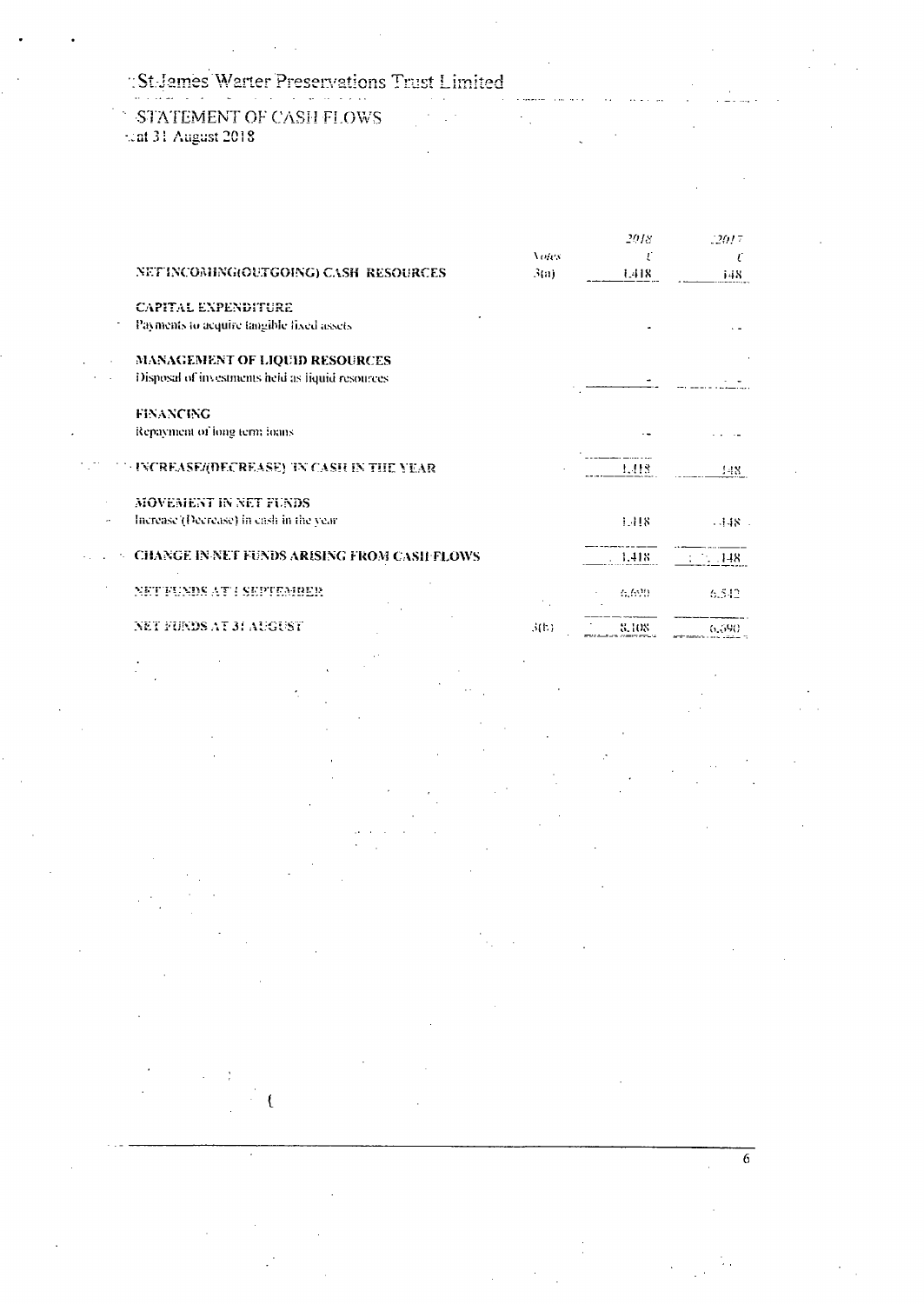#### NOTES TO THE ACCOUNTS 31 August 2018

#### **ACCOUNTING POLICIES**  $\mathbf{L}$

#### Accounting convention

- he accounts are prepared under the historical cost convention and in accordance with applicable accounting standards and in accordance with the Statement of Recommended Practice. Accounting and Reporting by Charities.

#### Grants receivable

In accordance with the requirements of the Charity Commission all Grants receivable, whether restricted for capital expenditure or otherwise, are recognised when receivable within the current accounting period. All grants are credited to the statement of financial activities,

#### Resources expended

Expenditure is recognised when a liability is incurred. Contractual arrangements are recognised as goods and services are supplied.

#### Tangible fixed assets

All tangible fixed assets are capitalised at cost.

#### **Depreciation**

Depreciation is provided on all tangible fixed assets at rates calculated to write off the cost, less estimated residual value based on prices prevailing at the date of acquisition, of each asset evenly over its expected useful life as follows:

| i rechoid property   |        | 20 years   |
|----------------------|--------|------------|
| Plant and equipment. |        | $-4$ vears |
| Computer equipment   | $\sim$ | 3 years    |

The carrying values of tangible fixed assets are reviewed for impairment if events or changes in circumstances indicate the carrying value may not be reasonable.

#### Investments

Investments are stated at market value. Changes in the market value of investments are recorded in the income and expenditure accounts.

#### Taxation

The Trust is a registered Charity and consequently has no liability to corporation tax.

#### **Restricted funds**

The Trust has a restricted fund to account for situations where a donor, or grant provider requires that donation or grant to be spent on a particular purpose or where funds have been raised for a specific purpose.

#### Volunteers and donated services and facilities

The value of services provided by volunteers is not incorporated into these financial statements.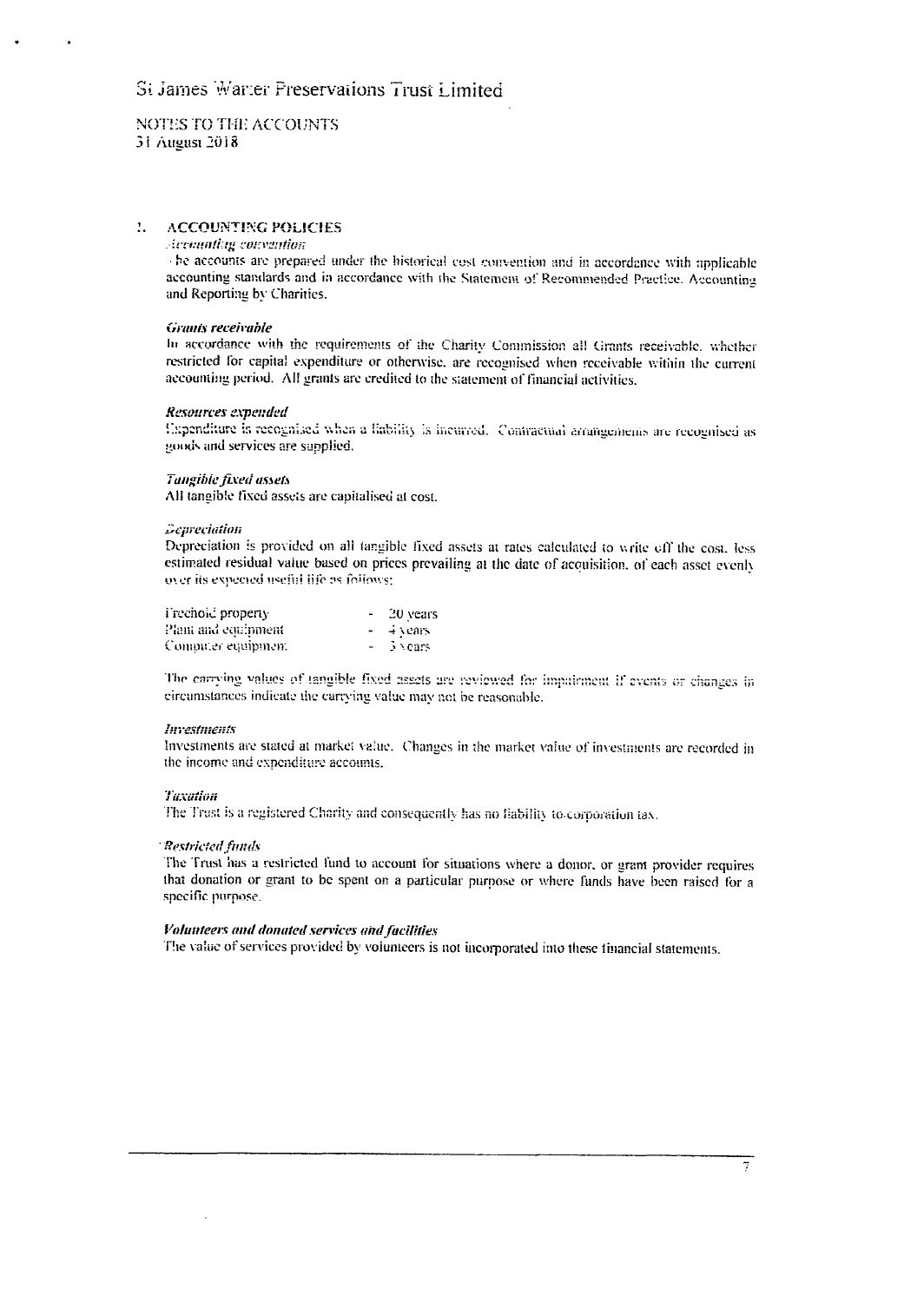#### St James Warter Preservations Trust Limited  $\mathbf{u}$  . The  $\mathbf{u}$

NOTES TO THE ACCOUNTS 31 August 2018

#### 2. TANGIBLE FIXED ASSETS

|                          | Frechold<br>Property | Plant and<br>Equipment | Total          |
|--------------------------|----------------------|------------------------|----------------|
|                          | Ľ                    | £                      | £              |
| Cost:                    |                      |                        |                |
| At 1 September 2017      | $-500.372$           | 13.991                 | 514.363        |
| <b>Additions</b>         |                      |                        |                |
| At 31 August 2018        | 500,372              | 13,001                 | 514.363        |
| Depreciation:            |                      |                        |                |
| At 1 September 2017      | 184.607              | 13,891                 | 198.498        |
| Provided during the year | 22.554               | 100                    | 22.654         |
| At 31 August 2018        | 1207.161             | 13.991                 | 221.152        |
| Net book value:          |                      |                        |                |
| At 31 August 2018        | 293.211              | $\bigcap$              | <b>203 211</b> |
| 293,211                  |                      |                        |                |
| At 31 August 2017        |                      |                        |                |

Freehold property represents building conservation and restoration work completed on St James's - Church Warter. Costs are depreciated over 20 years, their anticipated useful life from the date of completion of building works. The property was originally acquired for CI.

3. NOTES TO THE STATEMENT OF CASH FLOW<br>(a) Reconciliation of (outgoing) incoming resources to net cash flows

|                                              |  | 6.2018                          | - 2017             |
|----------------------------------------------|--|---------------------------------|--------------------|
|                                              |  |                                 |                    |
| (Outgoing)/incoming resources                |  | (21.236)                        | 99. TO<br>(22.497) |
| Depreciation                                 |  | 22.654                          | $-22.654$          |
| $\rightarrow$ (Increase) decrease in debtors |  | O                               | -138               |
| · increase/(decrease) in creditors           |  | Ü<br>$\mathcal{L}_{\text{max}}$ | (147)              |
| Net incoming/(outgoing) cash resources       |  | $\cdot$ .<br>$-1418$            | 148                |

(b) Analysis of net funds

|               | $\cdots$<br>$\ddotsc$<br>$\cdot$ | . <b>.</b> 7<br>September<br>.2017<br>$\sim$ $\sim$ | Cash flow | $-40.31$<br>$.4$ ugust<br>$-2018$ |
|---------------|----------------------------------|-----------------------------------------------------|-----------|-----------------------------------|
|               |                                  |                                                     |           |                                   |
| Cash at bank  |                                  | $-6.690$                                            | $-1.418$  | $-.8.108$                         |
| <b>Ecoans</b> |                                  | . .                                                 |           |                                   |
| Net funds     |                                  | 6:690                                               | $-1.418$  | 8.108                             |

 $\overline{\mathbb{S}}$